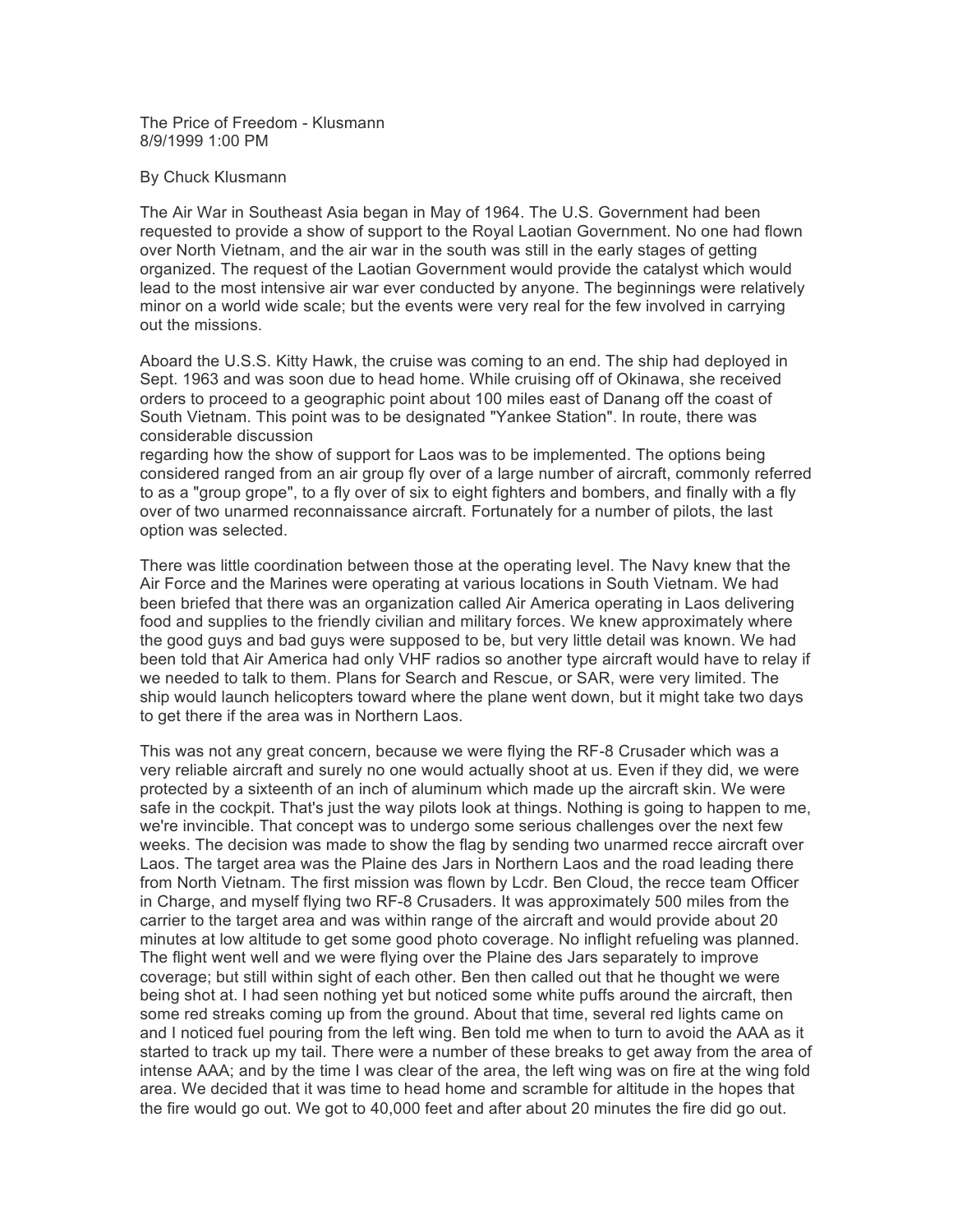On the way back to the ship, I saw pieces of aircraft flying off the wing, but Ben said not to worry. After all, it wasn't his plane. The flight back to the ship was a bit tense. I had lost considerable fuel from the hits in the wing and was trying to figure if I had enough gas to make it back to the ship. We saw some contrails heading toward us from the West and called for some fighter cover from the ship. The contrails turned out to be some USAF aircraft who were checking us out because they didn't know about us either. Weather was great and I started an idle descent from 42,000 feet toward the ship. Emergency lowering of the landing gear and raising the wing worked OK and I recovered on a straight in with about 600 pounds of fuel. Almost enough for one more pass if needed, but I wouldn't want to try it. Once on deck, I saw that the left wing fold was a mass of melted aluminum and the top of the left aileron was burned away. There were holes all over the aircraft; but, it would live to fly again about 18 months later.

The recce missions would continue both day and night for the next several weeks. Pleas from the ship and Seventh Fleet to provide armed escorts were denied. It was just the recce flights. Obviously we changed the tactics a little. The first mission we were at 3500 feet and 350 knots while over the target area. After that we flew at 500 feet and 550 to 600 knots during daylight missions. The flying was more difficult but we took fewer hits. Nothing else changed with regard to the rules of the game. No escorts, fly the same route nearly every day, no coordination with other services, and no good SAR plans. This continued until early June. The Constellation had arrived at Yankee Station and was prepared to take over. We had been deployed for more than eight months and were due to rotate back home. We had only one more mission remaining on the 6th of June and then we were on our way. For the mission on the 6th, I was to fly lead and Lt. Jerry Kuechman was going to be my wing man. Ben was to launch as an airborne spare and, if we both were OK, he was going to land on the Constellation to brief their pilots. The launch was normal and Jerry and I proceeded toward the target with some A-4 tankers so we could top off just before entering Laos. The refueling went like clock work and we headed toward the PDJ. The weather turned a bit sour and we encountered some thunderstorms and a solid cloud deck below us. Any navigation aids were far behind us at Danang, so we were navigating strictly from the map. We let down along the Mekong and picked a heading for the PDJ. We were at treetop level and just below the cloud deck but the visibility was pretty good. We were just about to abort and head for home when the clouds lifted a bit and we could see the PDJ. We headed in toward our assigned targets in the valley and then proceeded along Route 7 past Khang Khay and toward the last target which was the bridge near Ban Ban. Passing Khang Khay the AAA got more intense, just as it always did, and I picked up some hits in the wing. I was losing fuel and called Jerry to pull up and that we were getting out of there. During the pull up, I took a good solid hit on the fuselage. This was the first time, out of four times being hit, that I could actually feel the hit. I sort of knew that it must be more serious than the others. It was. The plane was going like a scalded ape, but I was losing my flight controls. The F-8 has a fully powered system and the only thing going between the stick and the actuator is hydraulic fluid and I was losing great quantities of it in a hurry. After less than two minutes the control system froze and it was time to get out and walk. I called Jerry and said adios and pulled the curtain. The punch out seemed wild but Jerry later said that it was just like in the movies; one turn, drogue chute, seat separation, and then main chute.

After the chute opened, I took a body inventory and all the parts seemed to be properly attached, so I looked around. I saw the plane hit in a ball of fire. That was tough because it was our best aircraft. Next I thought about the face curtain in my hand and thought what a nice memento it would make of the event, so I clipped it on my torso harness. All the while there was a lot of shooting on the ground. It dawned on me that there was only one target to shoot at, and that was me! I could hear bullets whizzing by but none seemed too close. I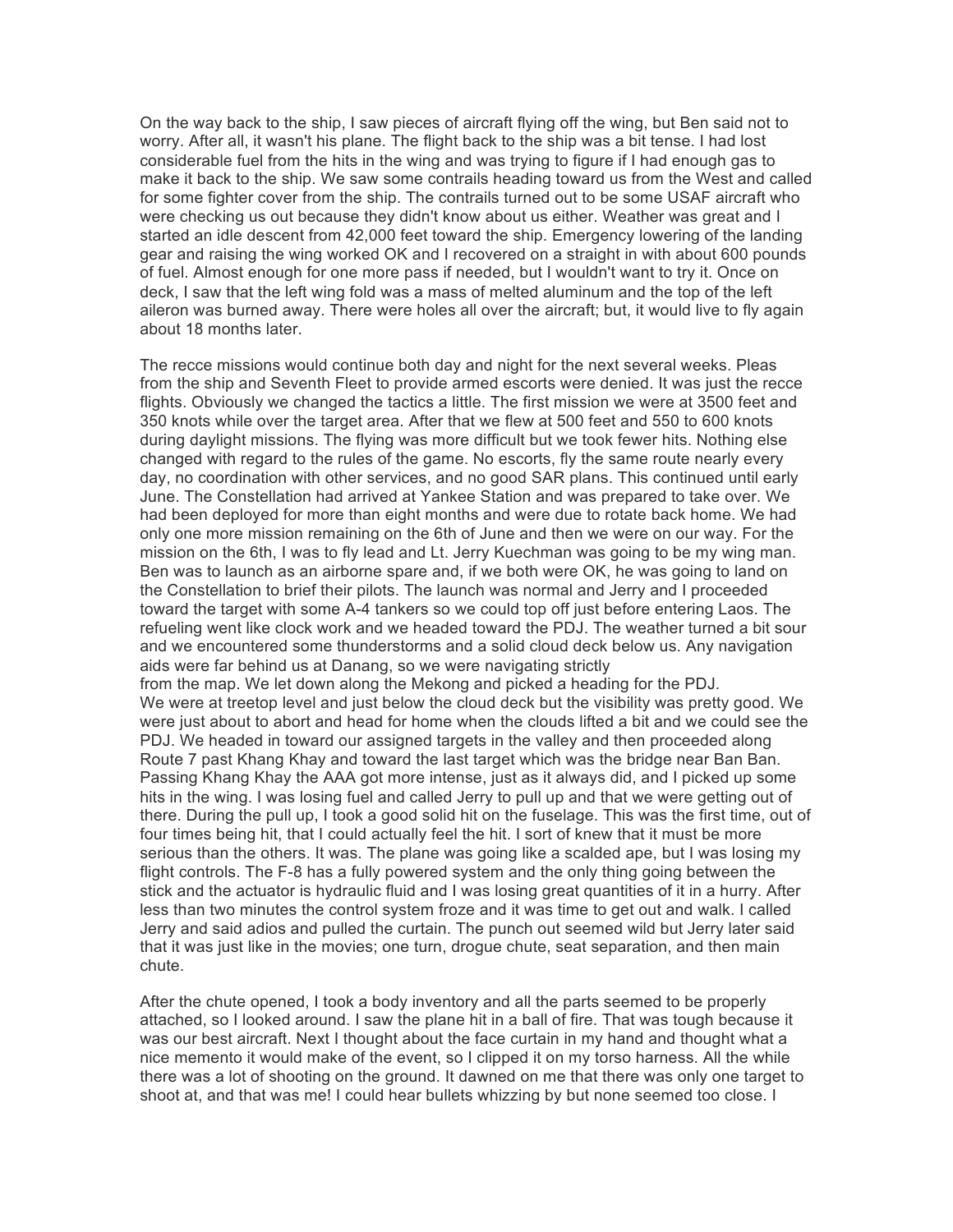guess it was about this time that I realized that I was about to fall into really deep yogurt. There was little I could do for the moment except continue my ride down. What anyone sees in jumping out of perfectly good airplanes is beyond me. It's like hanging in a jock strap. Boredom ceased when I got within about 100 feet of the ground. It came up in a big hurry. There was one tree in the clearing and I was going right for it. I crunched into the top of the tree and then the chute pulled me out; I crashed through the branches and landed off balance with one leg out to the side. My right hip, knee, and foot were badly wrenched and I could hardly stand. I did manage to wedge my foot in a bush and pulled until something popped and some of the pain subsided. I surveyed the situation and gathered my survival gear and made ready to get away from the site as soon as possible. My wingman, Jerry Kuechman, remained overhead for a short while until he had to head back to the ship due to low fuel. It got very quiet then. I started heading up the hill, but the grass was high and I was leaving a significant trail. I couldn't walk well at all so I half crawled and walked. Soon I heard another aircraft and spotted a Helio Courier overhead. I had no voice radio, just a beeper which I assumed was working. I set off a smoke to let him know exactly where I was. This was probably not a great idea because of the bad guys in the area, but I didn't think of that at the time. In a few minutes, the sun came out and I signaled the plane with my mirror which he spotted immediately and responded with a wing rock and revving his engine. Great! Now at least, someone knew I was alive.

The Helio was soon joined by a C-123 and a Caribou. It was a good probability that these planes were from Air America. Jerry later confirmed that after the first Mayday call, Air America responded with, "where are you and what do you need?" Aviators, like seamen, are quick to respond when one of their clan is in trouble. The aircraft remained overhead for a couple of hours, but still no sign of the ground troops. Finally, I heard the sound of helicopters in the distance and thought that I would be out of there in no time. I confirmed my position with the mirror and crawled up a small hill to a clearing on the ridge line. Soon the H-34's approached and the first one, flown by Tom Moher, started his approach. About a quarter mile out, the hills erupted with intense ground fire. It seemed like it was coming from everywhere. Tom pulled up and struggled to make it away from the area. I later heard that his co-pilot was hit in the head and the helicopter had more than eighty hits. This was kind of discouraging to both Tom and to me, but very quickly the Caribou made a low pass for ground fire suppression with people shooting from every port and chucking hand grenades out during the flyover. This was particularly exciting since one of the grenades went off about 15 to 20 feet from me. Again the ground fire was very heavy. In spite of this, Bill Cook in the second helicopter started to make an approach. As he got near, it was clear to see that there was no chance for a pickup and that a further attempt would result in more people in the same boat as me or possibly worse. I waved off the second H-34. It just seemed like the right thing to do at the time, and there were never any regrets. There was also not a doubt in my mind that these guys had pulled out all the stops and made every possible effort to rescue me. It was a great effort but it just wasn't in the cards that day. Within a short time, I could see the Pathet Lao troops closing in from all sides. They were all heavily armed with automatic weapons like BAR's and Kalishnakov's, I had my trusty 38 with five tracer bullets. Not great odds! Needless to say I became their guest for awhile. My hands were tied behind me and then tied to a noose around my neck. I was thoroughly searched and then we headed off to a nearby camp or small village. They quickly saw that I couldn't walk well and they untied my hands and made a crude crutch to assist me. They let me set the pace and seemed quite patient. Upon reaching the village, about night fall, I was again searched and offered some food. Rice, some cooked greens, and a small can of "stewed pork". It was about the size of a small tuna fish can and was almost entirely pork fat. Sort of like eating raw bacon. Not great, but it was possibly nourishing. From this moment on, I was constantly guarded and usually by more than one guard.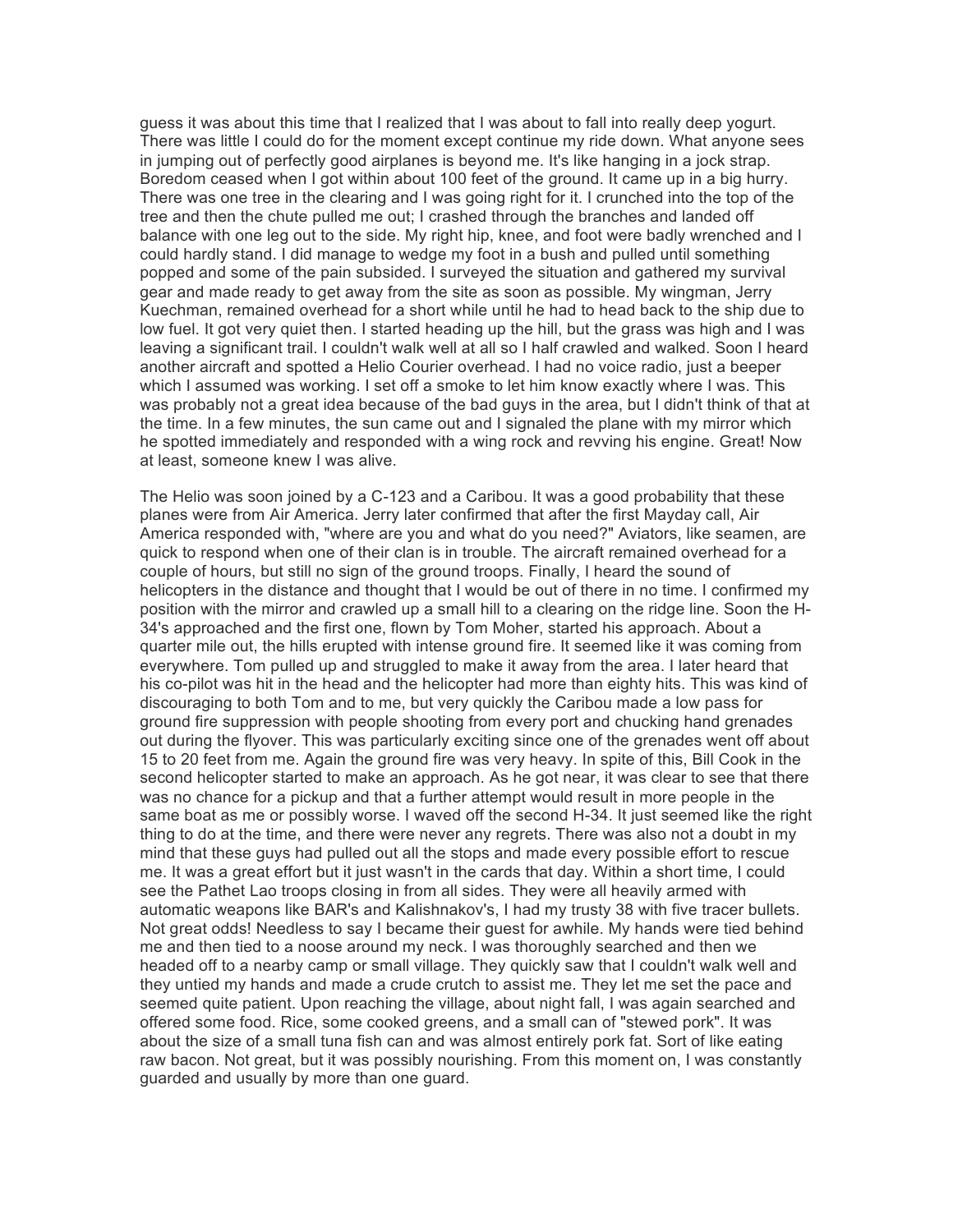The next morning, I was taken to a nearby cave and kept there for the day. During the day, there was a bombing raid on the village by several T-28's. When I was let out, there wasn't much sign of damage and no one seemed too concerned about the raid. In late afternoon we hit the trail to the next camp. This went on for three days until we reached the village of Xieng Khouang. There I was given a bucket of water to clean up a bit and spent the night in one of the infamous tiger cages. The following day, I was loaded into a truck and we headed toward the PDJ. We had hardly started when the sky was filled with USAF F-100's with bombs and rockets. We hid under a farm house with the guards looking very apprehensive and me quietly cheering on the Air Force. After the raid, it was back into the truck and we drove for several hours until well past dark. We were on the PDJ for awhile and then went back into the mountains past Khang Khay along Route 7 to a small village. The next day I was displayed to the 37mm AAA crew who were given credit for shooting me down. I was also on display for any and all who cared to come by. Since that time, I have never felt comfortable in a zoo. Being caged and on display is not a comfortable feeling.

That night I was taken to a high ranking civilian who I think was Prince Soupanouvong. There was also an officer in uniform; he was the first person to speak English and acted as the interpreter. He was to become my interrogator and indoctrinator for the next couple of months. His name was given as Captain Boun Kham, and he claimed to be a Laotian, but I believe he was North Vietnamese. Nothing much came of that meeting and I never saw the civilian again.

My next move was back toward Khang Khay along Route 7 to a small group of huts. I was placed in a room at one end of a small hut. There were no windows, a dirt floor, walls of mud plastered over woven bamboo, and a thatched roof. Furnishings consisted of s few boards between some logs for a bed, a mosquito net, grass mat, blanket, a metal table and chair, a cup and a canteen. The guards stayed in the other two thirds of the building and did their cooking and sleeping in that section. It was the same group of soldiers that had captured me and were to remain with me throughout my stay.

The daily routine was much the same every day. I was escorted to the latrine nearby and then down to a stream to wash and brush my teeth. Then back to the room. A morning meal was brought about nine or ten and usually consisted of a small bowl of rice, some soup, and some boiled greens. The evening meal was the same. Occasionally the guards would share some of their food. The most common thing was a fiery sauce made with fish, salt, and roasted peppers. Not bad, but a little bit went a long way. Sometimes they would have a raiding party on the nearby caves and catch a bunch of rats and cook them into a stew, or sometimes catch a stray dog for a meal. They usually shared a bit of these "special meals". It was OK if you just got your mind over to steak instead of what it really was. In that situation, you have to eat whatever you can get your hands on or you won't survive. As it was, I went from 175 pounds to 125 pounds during the three months I was to be there. The interrogator came nearly every evening for about an hour. He was more interested in talking about politics than in seeking military information. He was well informed about the military aspects and said that they knew what they needed to know. I saw that he had a copy of a book similar to Jane's All The World's Aircraft and a fairly recent copy of the CINCPACFLEET organization manual, a classified document. With that publication, he had the lists of ships, which squadrons were aboard, and who was in command of each unit. He also mentioned that he knew that our ship, the U.S.S. Kitty Hawk, had passed through the Bashi Channel north of the Philippines on a particular night in May while enroute to Vietnam -- he was correct on the date! This all seemed a bit incongruous to be sitting in a mud walled hut deep in the jungle with a kerosene lantern and listening to him talk about world politics and military history. His primary effort, I later determined, was to get something for publicity purposes, and political influence. He frequently mentioned that the radio had announced that I had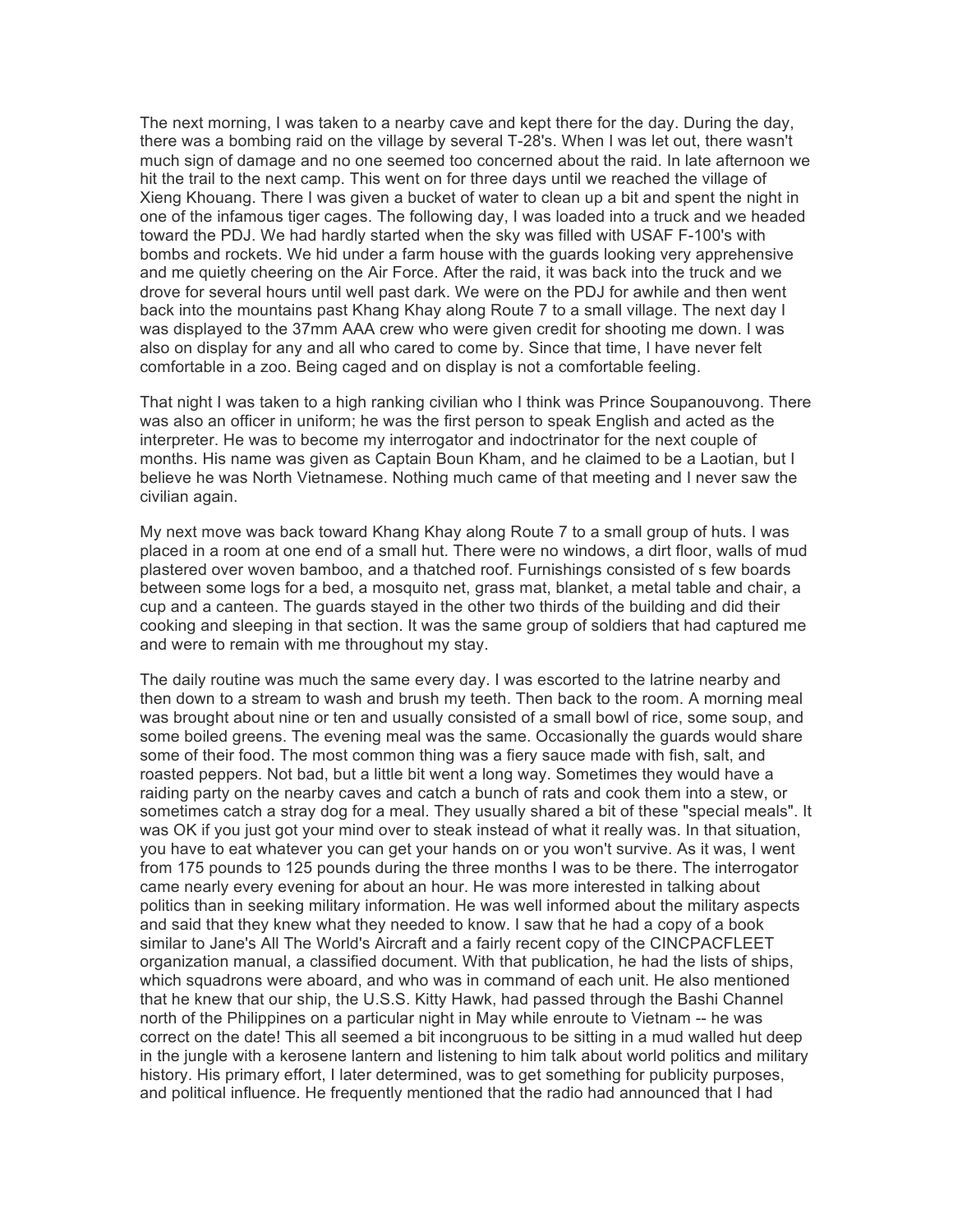been killed in the crash and that no one knew that I was alive. He said that I could write letters early on, but later said that he couldn't deliver them for one reason or another. He suggested that I make a radio broadcast "just to let everyone know that I was alive and being treated well". I replied with reference to a well known phrase about the probability of frigid temperatures in Hades. He never asked again. He did continue to push me to write a letter to the Prince requesting my release.

My physical condition during captivity was about what could have been expected. After about four days, I was constantly bothered by diarrhea. Sometimes it was not so bad and other times it was severe, but it was always there. I had one serious bout with fever and was down and out. For about two weeks I didn't seem to care about anything and recollection of what took place was difficult. I was always coughing because the guards always had a fire going in their section of the hut and the smoke would come to my section and linger. It was smoky for the entire two months I was in solitary. I had been a prisoner for about five or six weeks when I came down with the fever and it really had me out of it for awhile. The evening sessions continued but I can't recall too much about what went on. After considerable coercion, I wrote a brief note asking to be released. It seemed like the only way I could just get him to leave me alone. Apparently it was not satisfactory, because he continued to push the issue and proceeded to dictate a letter which would be appropriate. I was in a pretty poor state both physically and mentally and wrote the letter that he told me to write. It was hard to keep track of things, I knew that things were not right, but couldn't keep everything in perspective. They'd given me some shots and some pills which were supposed to help the fever, but there is no telling what was in them.

About a week after that, the fever broke and I began to feel better. One evening, the interrogator came to the hut and proceeded to read the letter that "I had written to the Prince". When he did that, and I was more alert and attentive, it was like a bucket of cold water being thrown in my face. I realized that I had done something that I should not have done, and from that moment I was determined to escape or die trying. I had tried once, about a month earlier, to escape by digging my way under the wall. I discovered that they had driven bamboo stakes into a trench around my room to a depth of about three feet and that foiled that attempt. This session with Captain Boun Kham was to be his last visit, although I didn't know it at the time. A few days later I was moved to a prison compound about a half mile away. Enroute, we passed a two story wood frame building with many antennas on the roof. I recognized the building and had even taken photographs of it on an earlier mission, so I knew exactly where I was. The new location was in a building which was part of a group and isolated from the road and the main portions of Pathet Lao Headquarters. It was a long building divided into three rooms. I was placed in the small center room by myself. It was about the same size as the previous one but here I had access out of doors since there was a three foot gap between the building and the first barbed wire fence which went from the ground to the building eaves. There was another similar fence about five feet beyond the first and the area between was filled with concertina barbed wire. There was only one way out and that was through the gate by the guard's lean to.

The following day I was joined by about thirty-five Laotian prisoners who divided themselves between the two end rooms. I had picked up a few words of Lao but communication with my new neighbors was difficult. One of them had worked in Vientiane and had an English/Lao dictionary so we were on our way toward understanding each other, although with great difficulty. About a week after they arrived, one of them approached me about possibly trying to escape. I didn't know this fellow at all so was somewhat apprehensive. I pretended not to know where we were and he proceeded to draw me a map in some detail. The map was very good and accurate so I began to have some trust in him. Over a period of several weeks, we discussed the escape and where we should go once we got out. While doing this, we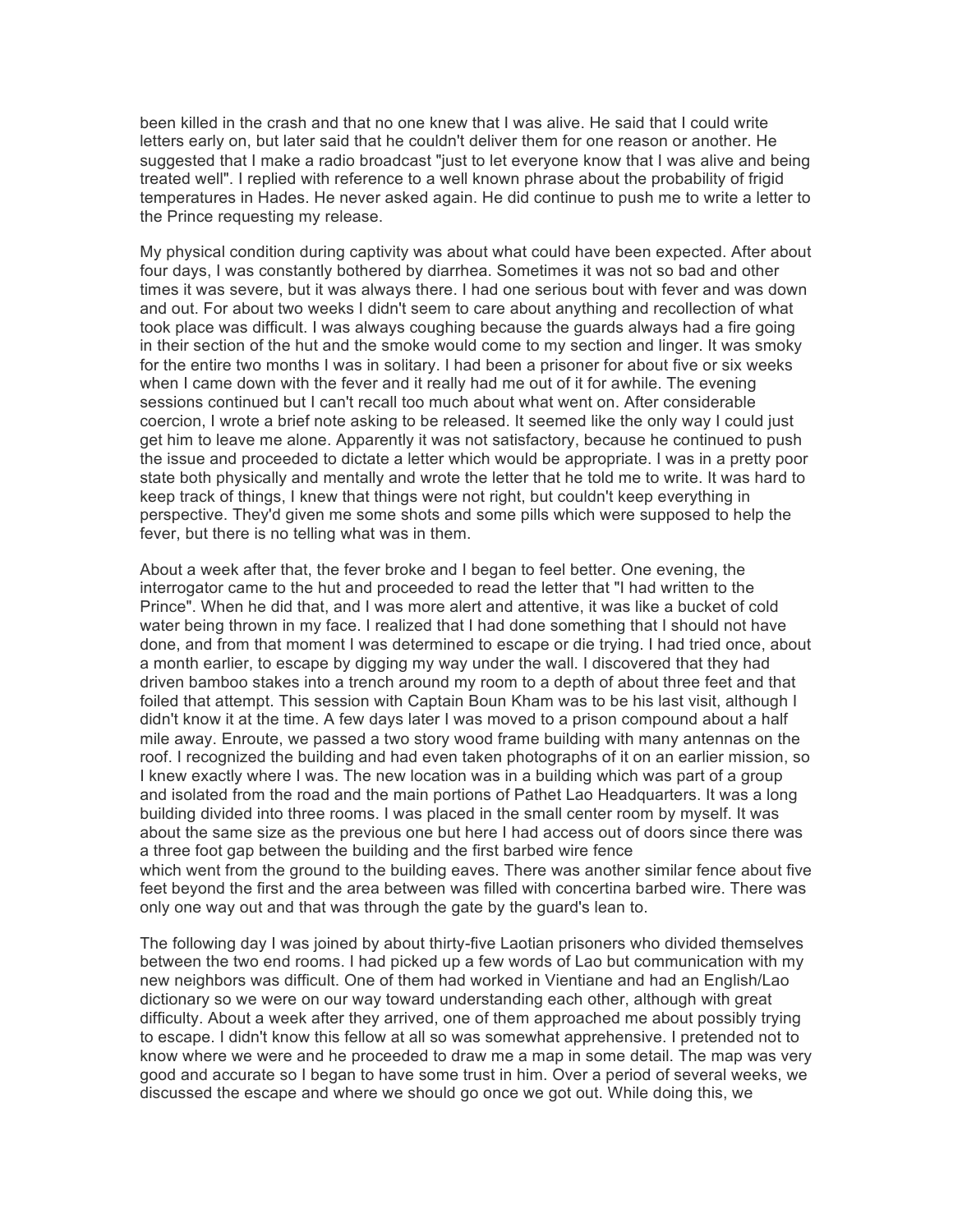proceeded to work on the barbed wire where it was nailed into the posts. After working on each nail where it went through the wire, the nail hole was enlarged and the nail would slip easily out of the hole. We worked on the interior strands until we had a fairly large section of wire that could be pushed out and raised to get through the inner fence.

We were occasionally allowed to wash our clothes in a nearby stream and we usually hung them on the outer fence to dry. When we did that, we managed to work on the nails of the outer fence. We could be very slow and deliberate about exactly how we hung our clothes, to the frustration of the guards. Eventually, we thought that we were ready to give it a try. There were six Laotians who intended to go with me. That seemed to be a large group, but not out of the question. The one I had planned this with, was Boun Mi, and he and I planned to stay together after we got out. After a false start one evening, we were ready to go on a rainy dark night. About nine, the guard had gone to his shelter to get out of the rain. I had changed into the dark trousers and shirt that they had given me to wear. I slipped around to the back of the building where we had loosened the wire. Someone was keeping the guard busy, talking and Boun Mi gave me the signal to go.

I pushed out the wire and crawled under the loosened section. That part worked as advertised and I was out of the compound. We had about two hundred feet to go to get to some cover of trees and bushes. I got to the cover and a small stream and Boun Mi was right behind me. Two others quickly joined us and we wondered about the other two. One of our group said he would wait for the others and join us later. We never saw him again nor did we ever figure what happened to the two others who had planned to go. The three of us worked our way around some Russian built tanks used by the Pathet Lao and got to an area where we had to cross a wide clearing in order to get to the woods and the mountains. We dashed across the clearing and made it to the woods where we followed a well worn trail for several miles.

We stopped for a bit to wait for the others, but we were anxious to move on. After about twenty minutes, I insisted that we go on, we couldn't afford to slow our travel. The key to success was to get as much distance between us and the camp before they discovered that we were gone. After some argument, they agreed and we continued on over a small mountain ridge to a small valley. We had to cross a road and wanted to do so before it got very light. We got across just as it was breaking day and made it to cover on the far side. Later that morning, the third man in our group was going to try to get some food from a farm house at the upper end of the valley. After he left us and started to the farm, I got a very uneasy feeling and told Boun Mi that we needed to move to where we could watch him and see what was going on. It was a good thing, because about ten minutes after entering the house, he emerged with his hands tied and a rifle at his back. He had walked into a guerrilla outpost. The group holding him was met by a group of soldiers coming up the road who talked with them briefly, and then took off after us.

We had a few hours of excitement with the group chasing us. There was some rifle fire in our direction, but I don't think they ever actually saw us. We managed to double back on our course and lose them eventually. We decided at that time that we would not chance approaching anyone unless we were positively sure that they were friendly. The remainder of our trek was just pure drudgery; going up over one mountain and down the next. The terrain was very rugged and steep so it was fairly slow going. We did manage to eat some bamboo shoots, corn stalks and sweet potatoes from abandoned slash and burn farms, and some wild berries and fruit. Water was not a problem since this was still in the rainy season.

One of the worst pests that bothered us was leaches. They seemed to be everywhere. We tried to use animal trails where possible to make travel easier and go faster, but the leaches were particularly bad there. We stopped occasionally to remove them just to keep from